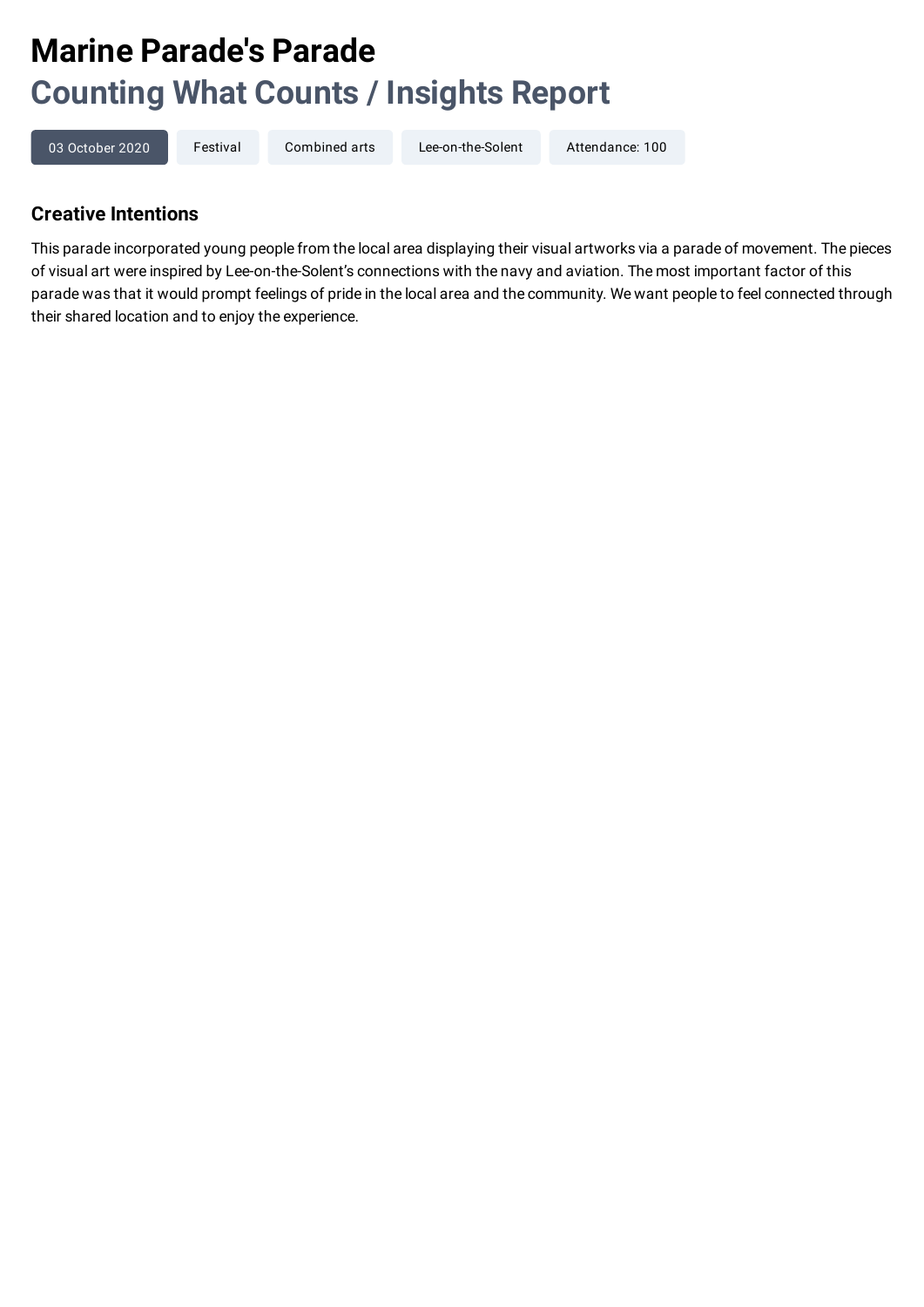#### **Responses**

| Self (Prior) 2 Peer 1 |  | <b>Public</b> | 12 |
|-----------------------|--|---------------|----|

# **Dimension Outcomes**

## **Dimension Averages**

These are radar charts. Each corner of the chart represents a dimension, and each dot represents the average result for that dimension. A similar shaped chart indicates a similar set of dimensions results across each respondent group. Note: only dimensions shared across all respondent groups are shown in these charts.



#### **Shared Dimensions**

- 1. **Concept:** It was an interesting idea
- 2. **Cultural Contribution:** It provides an important addition to the cultural life of the area
- 3. **Distinctiveness:** It was different from things I've experienced before
- 4. **Enthusiasm:** I would come to something like this again
- 5. **Heritage:** It made me feel connected to a shared history/culture
- 6. **Local Impact:** It's important that it's happening here
- 7. **Relevance:** It had something to say about the world in which we live
- 8. **Rigour:** It was well thought through and put together

These dimensions comprise the mandatory dimensions for Creative People and Places delivering events and <sup>a</sup> couple of self-selected dimensions: Heritage and Concept.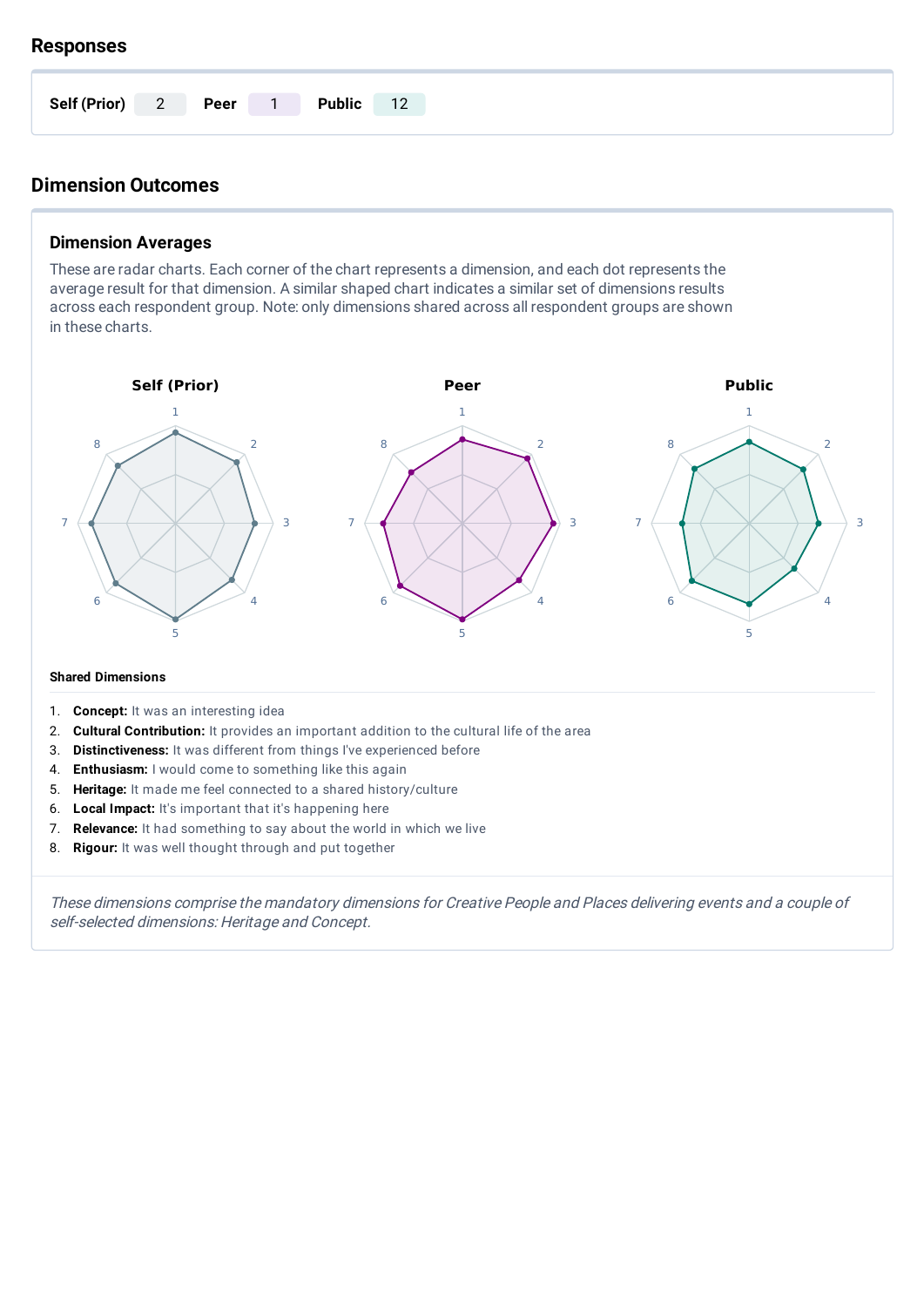#### **Intention vs Outcome**

This chart shows self prior, peer and public averages. Dimensions are ordered from highest to lowest self prior. No line means that dimension was not asked of that respondent group.



We were much more closely aligned with this evaluation than our others, which is pleasing as it shows that we were more 'in-tune' with the audience. However, there are still <sup>a</sup> few instances of where there are sizable differences between selfassessors' intentions and the public's experiences: Concept, Heritage, Relevance. Concept and Heritage are dimensions we chose to add to the survey as we felt they were both important to the success of the event. We are pleased to see that Local Impact is the highest scoring dimension, and that Cultural Contribution is not far behind. These are both important aspects of this event. However, we would have liked to have seen Heritage to score higher, as this dimension considers the connection between people, due to this heritage. We would like to foster this connection more in future activities. However, overall, we are pleased with the high scores of this event.

We are very pleased with the high scores provided by the peer reviewers. There is also some successful alignment between the self assessors' expectations and peer reviewers' experiences.

#### **Margin of error** Public

This table shows the margin of error for each of the public dimensions. The confidence interval indicates the range where the true average might lie if 100% of the audience was sampled.

| <b>Dimension</b>             | <b>Responses</b> | Average | <b>Confidence Interval</b> | <b>Margin of Error</b> |
|------------------------------|------------------|---------|----------------------------|------------------------|
| Concept                      | 14               | 84      | $80 - 89$                  | 5%                     |
| <b>Cultural Contribution</b> | 15               | 81      | $75 - 87$                  | 8%                     |
| <b>Distinctiveness</b>       | 15               | 74      | $65 - 82$                  | 12%                    |
| Enthusiasm                   | 15               | 68      | $60 - 77$                  | 13%                    |
| Heritage                     | 14               | 85      | $79 - 90$                  | 7%                     |
| Local Impact                 | 14               | 84      | $74 - 94$                  | 12%                    |
| Relevance                    | 15               | 72      | $66 - 77$                  | 8%                     |
| Rigour                       | 14               | 79      | $75 - 84$                  | 6%                     |
|                              |                  |         |                            |                        |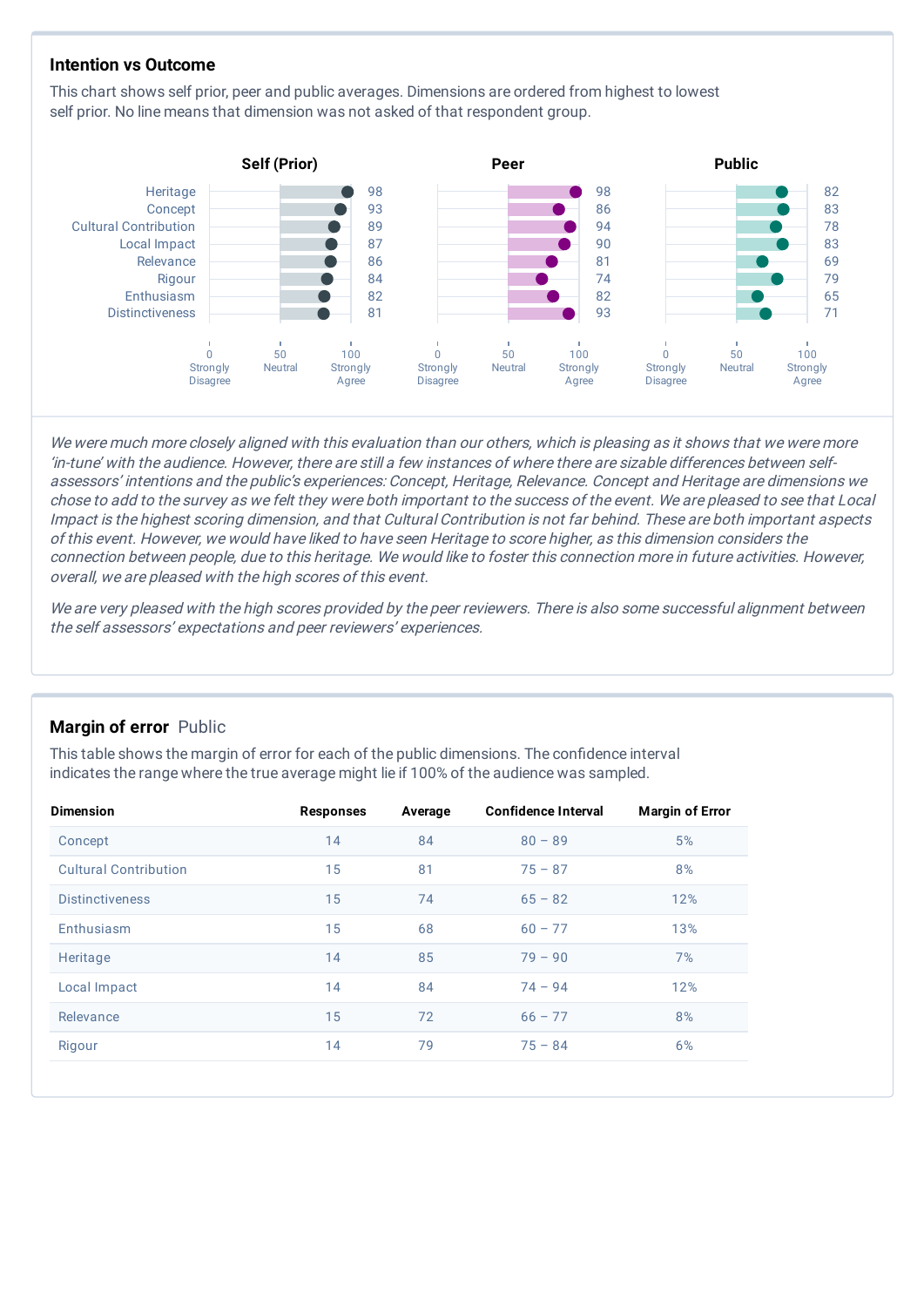## **Public Response**



It is useful to see the data presented this way as we can understand that there is <sup>a</sup> big outlier on Local Impact at 20, when the majority of responses are between 80 and 96 (approx.). This helps us to understand that the mean average result will have been affected. The large IQRs for Enthusiasm and Distinctiveness are interesting as they imply <sup>a</sup> divided audience. As it is, they're split mainly between neutral and agree, but it is worth thinking about. We are happy for the Distinctiveness dimension results to be split, as this shows that we are reaching audiences of different exposure to similar works, and this aligns with our aim to reach people who believe that art and culture 'is not for them' . However, we would like to investigate the large IQR for Enthusiasm further. We would hope that there would be <sup>a</sup> small IQR for this dimension and we will explore other answers and the raw data to see if we can understand the reason for this division.

### **Stacked level of agreement** Public

This is a stacked bar chart. It shows the % of public responses which fall within a given range. Each range is represented by the different coloured bars with labels below.

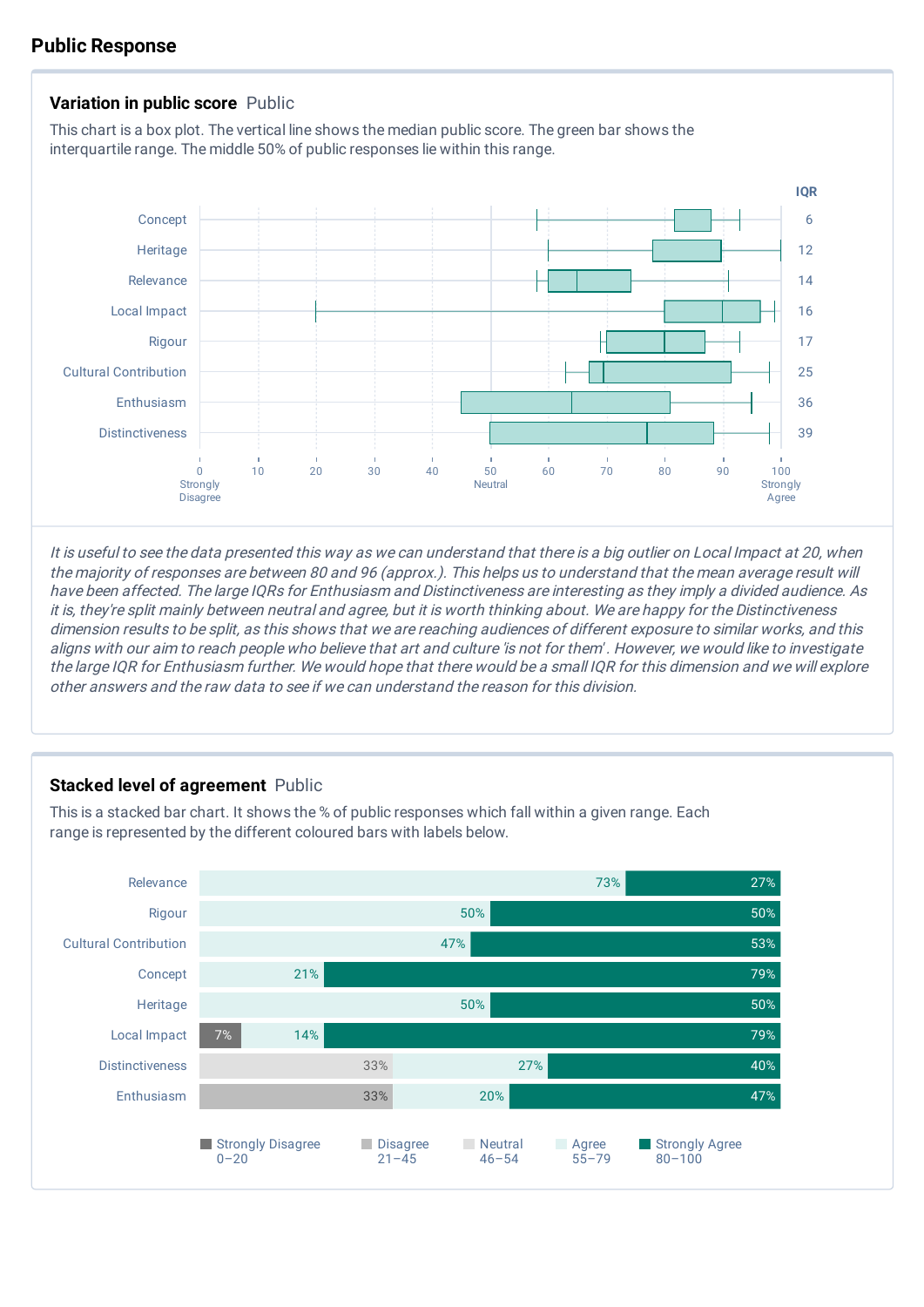#### **Response Distributions** Public

These distributions offer a more in-depth look at how the public varied in their opinions. The taller the line at any given point, the larger proportion of the public respondents who gave that response. A single large peak indicates most people agreed. Multiple peaks indicate that there were varied opinions amongst the public respondents.



# **Public Demographics**



We are very pleased to see that the majority of respondents were local to the Parade. There is also a nice spread of ages. Next time, we will try to encourage younger attendees (aged under 20) to respond. We will think about how we can incentivise them to complete surveys.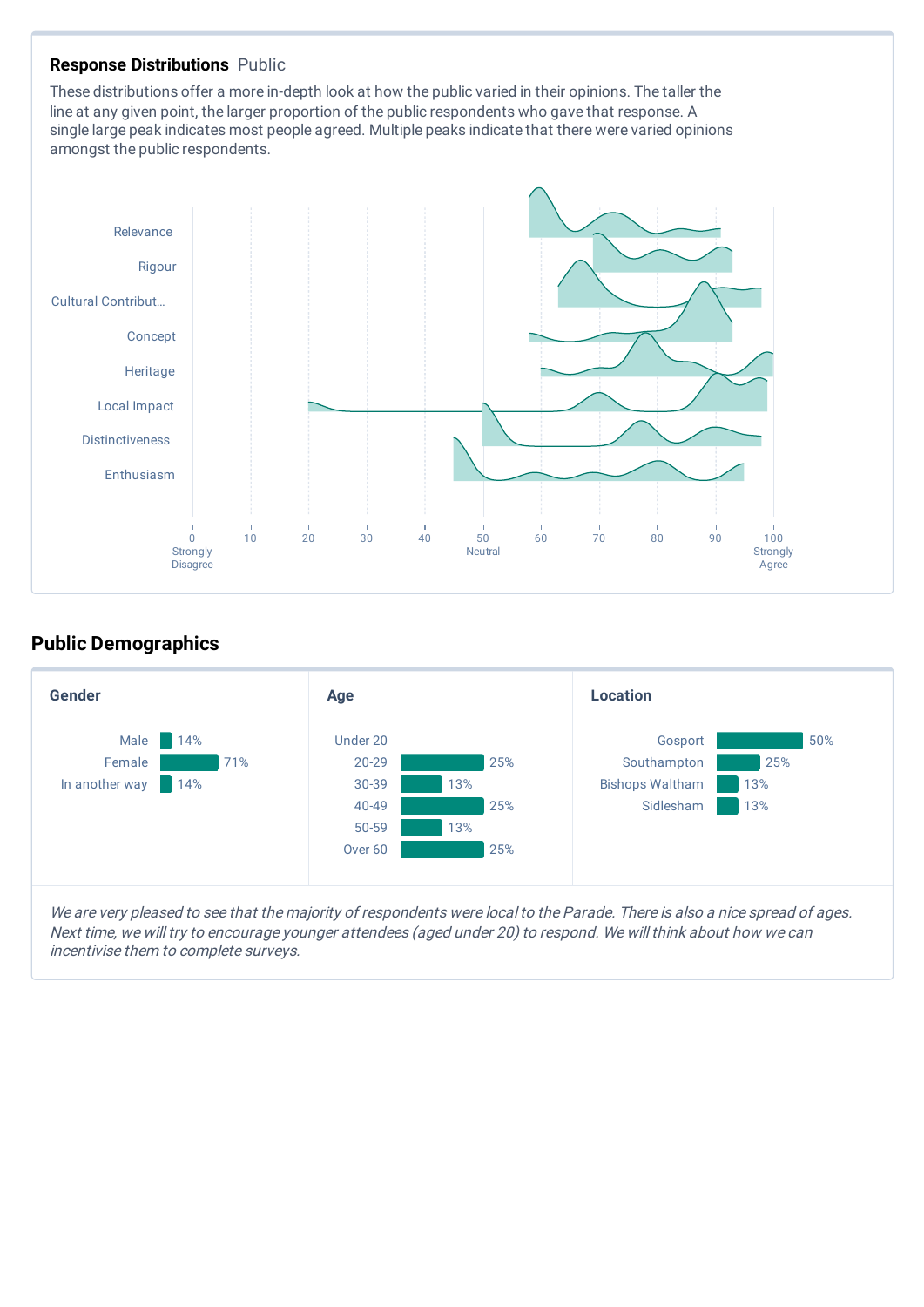# **Public Survey**



We really like that the most frequently used word by members of the public was 'colourful', as experience of colour can be considered uplifting.



The fact that the majority of respondents walked to the parade indicates that they are local. We are pleased to see that this event attracted people nearby and also that no respondents drove to the parade; as an organisation, we are thinking about how to improve our environmental impact.